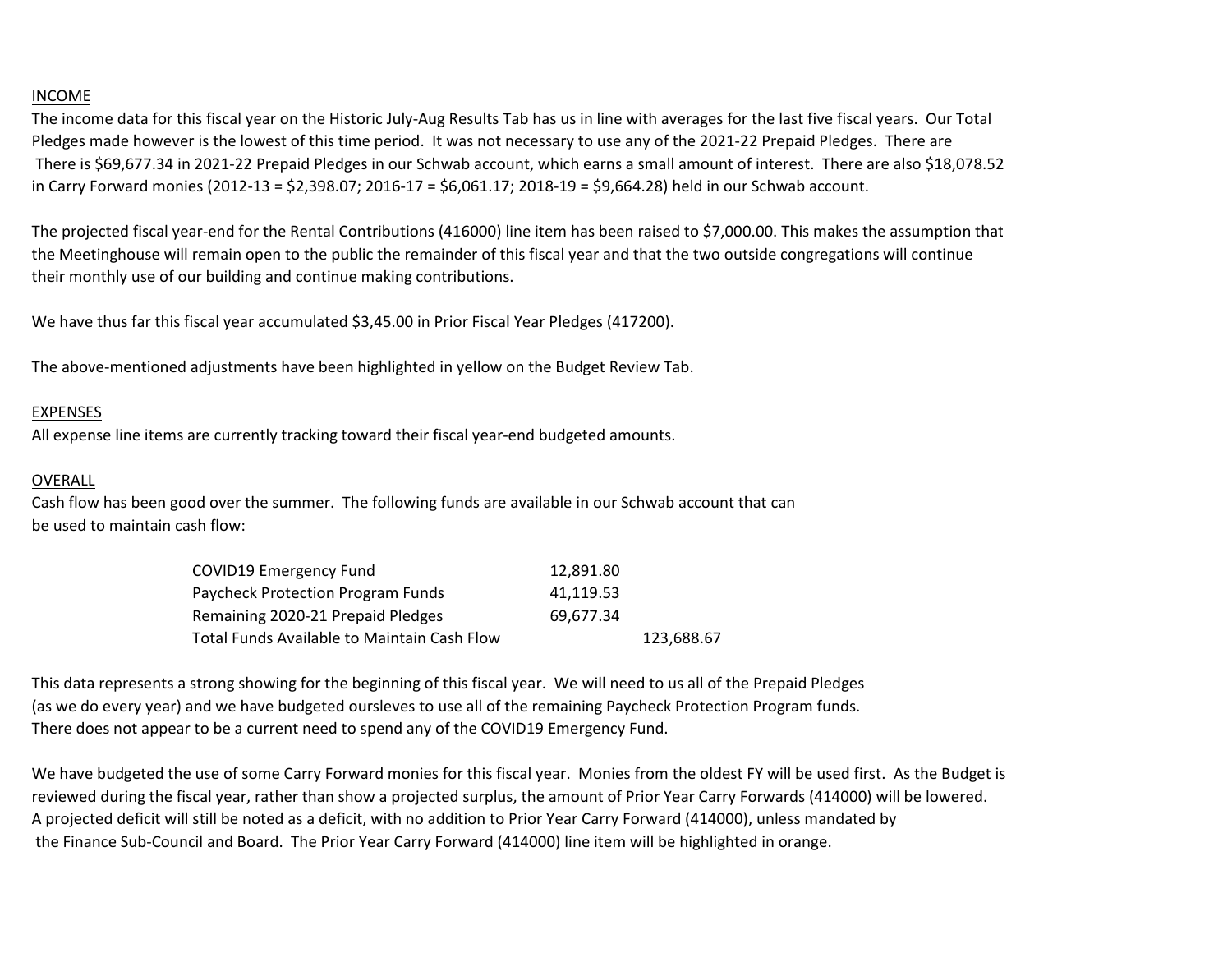|                                                   | <b>Yr-End Actual</b> | <b>Approved Budget</b> | <b>Actual</b>  | <b>Budget Review</b> |
|---------------------------------------------------|----------------------|------------------------|----------------|----------------------|
|                                                   | 2020-21              | 2021-22                | 08.31.2021     | 08.31.2021           |
| <b>Ordinary Income/Expense</b>                    |                      |                        |                |                      |
| <b>Budgeted Income</b><br>410000 · Administration |                      |                        |                |                      |
|                                                   |                      |                        |                |                      |
| 411000 · Endowment                                |                      |                        |                |                      |
| 411100 - Capital Clearing Account                 |                      |                        |                |                      |
| 411200 · Operations                               |                      |                        |                |                      |
| 411201 - Monthly Distribution                     | 47,665.32            | 47,665.32              | 7,944.22       | 47,665.32            |
| 411204 - Special Purpose Funds Income             |                      |                        |                |                      |
| <b>Total 411200 - Operations</b>                  | 47,665.32            | 47,665.32              | 7,944.22       | 47,665.32            |
| 411500 - Building & Grounds Small Projects        | 9,284.77             | 10,000.00              |                | 10,000.00            |
| 411600 · UUMSB Loan Repayment                     |                      |                        |                |                      |
| 411610 - UUMSB Loan #1                            | 2,903.35             |                        |                |                      |
| 411620 - UUMSB Loan #2                            | 3,065.76             | 510.96                 | 510.96         | 510.96               |
| <b>Total 411600 - UUMSB Loan Repayment</b>        | 5,969.11             | 510.96                 | 510.96         | 510.96               |
| Total 411000 · Endowment                          | 62,919.20            | 58,176.28              | 8,455.18       | 58,176.28            |
| 412000 - Fundraising                              |                      |                        |                |                      |
| 412101 - Fundraising - Other                      | 6,652.24             | 5,000.00               |                | 5,000.00             |
| <b>Total 412000 - Fundraising</b>                 | 6,652.24             | 5,000.00               |                | 5,000.00             |
| 413000 · Holiday Letter                           |                      |                        |                |                      |
| 414000 - Prior Years' Carry Over                  |                      | 8,445.29               | $\blacksquare$ | 4,393.29             |
| <b>415000 - Memorial Contributions</b>            | 446.80               |                        |                |                      |
| 416000 · Rental Contributions                     | 4,522.50             | 3,000.00               | 2,379.50       | 7,000.00             |
| 417000 · Stewardship                              |                      |                        |                |                      |
| 417100 · Current Fiscal Year Pledge               | 278,154.19           | 270,750.00             | 45,963.99      | 270,750.00           |
| 417200 · Prior Fiscal Year Pledge                 | 16,232.00            | 4,055.00               | 3,450.00       | 4,055.00             |
| Total 417000 · Stewardship                        | 294,386.19           | 274,805.00             | 49,413.99      | 274,805.00           |
| 418000 · Sunday Contributions                     |                      | 3,500.00               |                | 3,500.00             |
| 419000 - Other Administration Income              |                      |                        |                |                      |
| 419100 - Zero Emission Renewable Energy Cred      | 3,633.52             | 3,000.00               | 825.80         | 3,000.00             |
| 419200 - Solar Land Lease                         | 1,000.00             |                        |                |                      |
| 419300 - Garmany Admin Income                     |                      | 500.00                 |                | 500.00               |
| 419400 - Garmany Composer-In-Res                  |                      | 390.00                 |                | 390.00               |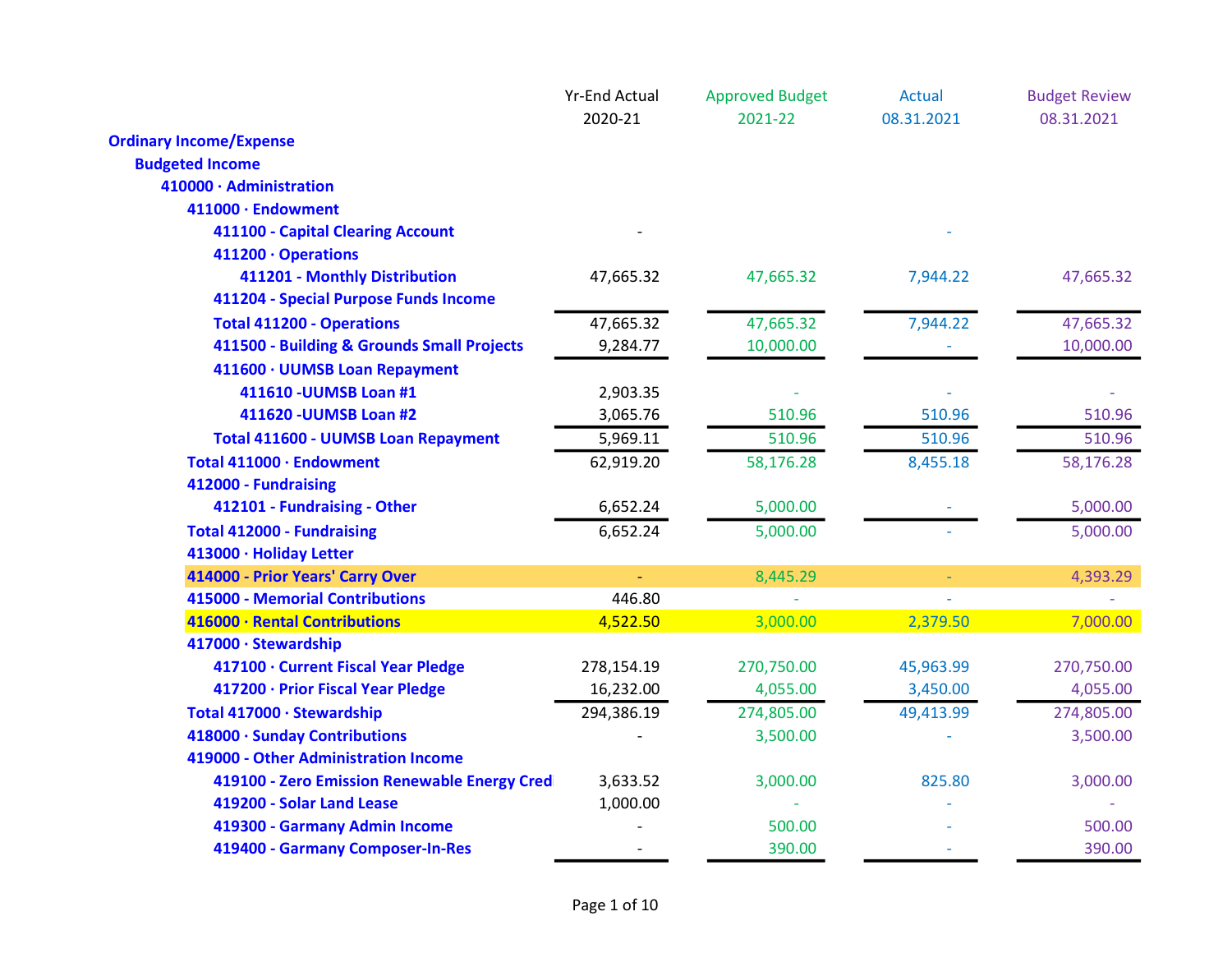|                                                   | <b>Yr-End Actual</b> | <b>Approved Budget</b> | <b>Actual</b> | <b>Budget Review</b> |
|---------------------------------------------------|----------------------|------------------------|---------------|----------------------|
|                                                   | 2020-21              | 2021-22                | 08.31.2021    | 08.31.2021           |
| <b>Total 419000 - Other Administration Income</b> | 4,633.52             | 3,890.00               | 825.80        | 3,890.00             |
| Total 410000 · Administration                     | 373,560.45           | 356,816.57             | 61,074.47     | 356,764.57           |
| 420000 · Community Within                         |                      |                        |               |                      |
| 421000 · Festival of the Season                   |                      |                        |               |                      |
| 422000 - Used Book Donations                      |                      |                        |               |                      |
| 423000 · Meeting House Presents                   |                      |                        |               |                      |
| $423001 \cdot \text{MHP}$ - Tickets               |                      | 3,800.00               | 200.00        | 3,800.00             |
| 423002 · MHP - Concessions                        |                      | 200.00                 |               | 200.00               |
| 423003 · MHP - Other Income                       |                      |                        |               |                      |
| Total 423000 · Meeting House Presents             |                      | 4,000.00               | 200.00        | 4,000.00             |
| 424000 · Caring Network                           |                      | 500.00                 |               | 500.00               |
| 424100 - Memorial Receptions                      |                      |                        |               |                      |
| 426000 - Gifts                                    |                      |                        |               |                      |
| 427000 - Membership                               |                      |                        |               |                      |
| 428000 - Adult Programs                           | 20.00                |                        | 52.00         | 52.00                |
| 429001 - Fellowship Hour Donations                |                      | 75.00                  | ٠             | 75.00                |
| Total 420000 · Community Within                   | 20.00                | 4,575.00               | 252.00        | 4,627.00             |
| 430000 · Social Justice                           |                      |                        |               |                      |
| 434500 - Interweave                               |                      |                        |               |                      |
| 434000 · SJ Miscellaneous Income                  | 2,000.00             | 2,500.00               |               | 2,500.00             |
| 434800 - Green Sanctuary                          |                      |                        |               |                      |
| Total 430000 · Social Justice                     | 2,000.00             | 2,500.00               |               | 2,500.00             |
| 440000 · Spiritual Life                           |                      |                        |               |                      |
| 441000 · Annual Retreat                           |                      |                        |               |                      |
| 443000 · Flower Contributions                     |                      |                        |               |                      |
| 447000 · Religious Education                      |                      |                        |               |                      |
| 447100 · Soup Making                              |                      |                        |               |                      |
| 447500 · Ski Trip                                 |                      |                        |               |                      |
| Total 447000 · Religious Education                |                      |                        |               |                      |
| 448000 · Miscellaneous - Spiritual Life           |                      |                        |               |                      |
| 448100 · Recording Donations                      |                      |                        |               |                      |
| 448300 · Volunteer Recognition                    |                      |                        |               |                      |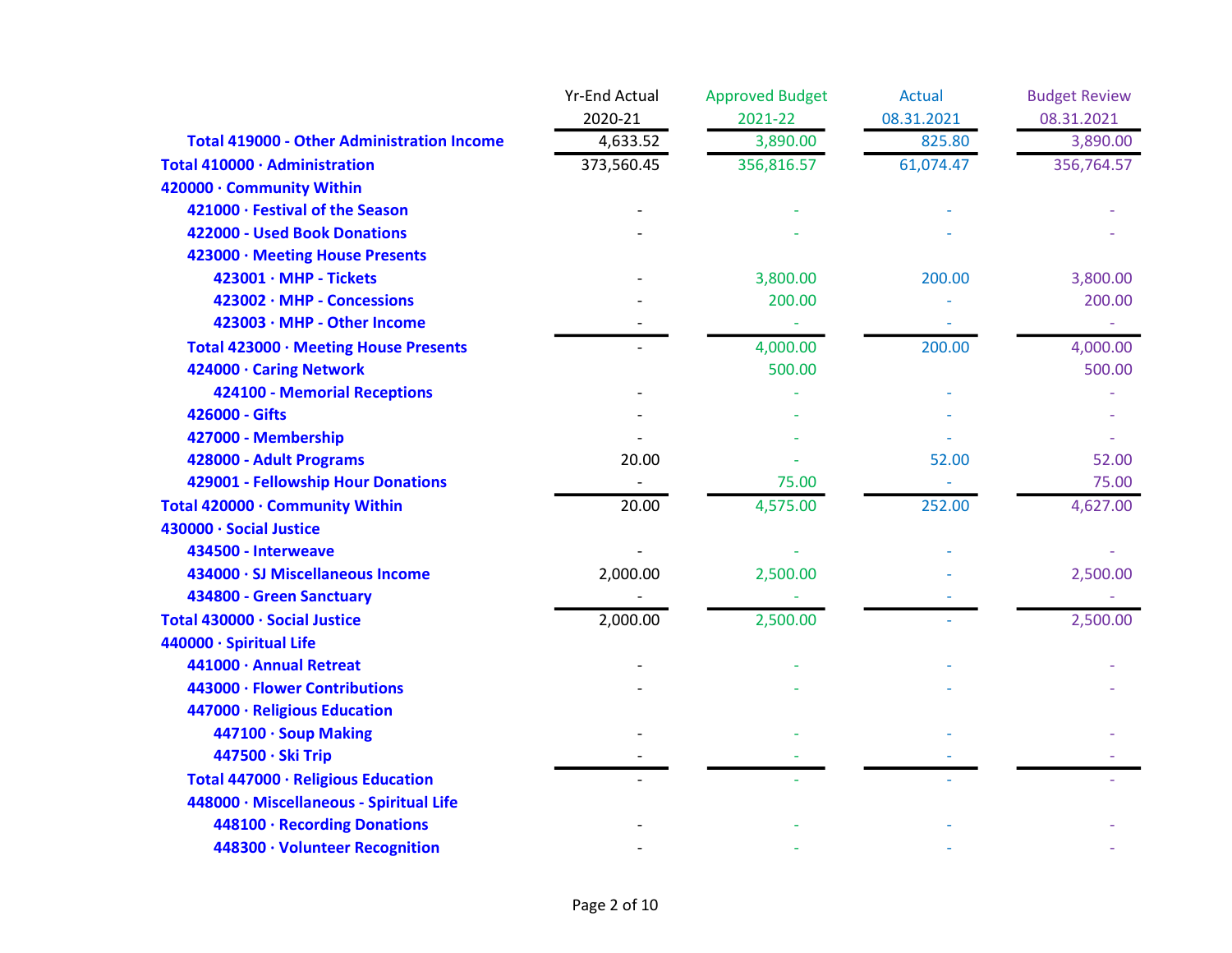|                                               | <b>Yr-End Actual</b> | <b>Approved Budget</b> | <b>Actual</b> | <b>Budget Review</b> |
|-----------------------------------------------|----------------------|------------------------|---------------|----------------------|
|                                               | 2020-21              | 2021-22                | 08.31.2021    | 08.31.2021           |
| 448000 - Miscellaneous                        |                      |                        |               |                      |
| 449000 - Music Program Fundraising            |                      |                        |               |                      |
| Total 448000 · Miscellaneous - Spiritual Life |                      |                        |               |                      |
| Total 440000 · Spiritual Life                 |                      |                        |               |                      |
| 450000 - Other Income                         | 1,789.74             |                        |               |                      |
| 454107 · Garmany Choral Scholars              | 2,000.00             | 3,000.00               |               | 3,000.00             |
| 454108 · Intern Minister UUA Grant            | 1,812.50             |                        |               |                      |
| 459000 · Paycheck Protection Program          | 6,498.78             | 41,166.40              |               | 41,166.40            |
| 459001 · Emergency Fund                       |                      |                        |               |                      |
| Total 450000 · Other Income                   | 12,101.02            | 44,166.40              |               | 44,166.40            |
| <b>Total Budgeted Income</b>                  | 387,681.47           | 408,057.97             | 61,326.47     | 408,057.97           |
| <b>Budgeted Expenses</b>                      |                      |                        |               |                      |
| 510000 · Administration Expenses              |                      |                        |               |                      |
| 512000 · UUA & District Payments              |                      |                        |               |                      |
| 512001 · Clara Barton District                |                      |                        |               |                      |
| 512002 · UUA Fair Share                       | 17,986.00            | 24,732.00              | 4,122.00      | 24,732.00            |
| Total 512000 · UUA & District Payments        | 17,986.00            | 24,732.00              | 4,122.00      | 24,732.00            |
| 515000 · Stewardship                          |                      |                        |               |                      |
| 515100 · Annual Canvass                       | 300.39               | 1,000.00               |               | 1,000.00             |
| 515200 · Credit Card Expense                  | 1,617.37             | 1,700.00               | 132.98        | 1,700.00             |
| Total 528000 · Stewardship                    | 1,917.76             | 2,700.00               | 132.98        | 2,700.00             |
| 516000 · Building & Grounds                   |                      |                        |               |                      |
| 516100 · General Maintenance                  | 8,268.78             | 16,000.00              | 1,611.29      | 16,000.00            |
| 516200 · Snow Removal                         | 4,100.00             | 6,600.00               |               | 6,600.00             |
| 516300 · Lawn Care                            | 6,100.00             | 7,500.00               | 950.00        | 7,500.00             |
| $516400 \cdot Water$                          | 4,087.69             | 5,000.00               | 1,583.78      | 5,000.00             |
| 516500 · Electric                             | 8,705.20             | 1,000.00               |               | 1,000.00             |
| 516600 · Natural Gas                          | 8,974.92             | 10,000.00              | 688.38        | 10,000.00            |
| 516700 - Memorial Garden                      |                      |                        |               |                      |
| 516800 - Small Projects                       | 9,284.77             | 10,000.00              |               | 10,000.00            |
| Total 516000 · Building & Grounds             | 49,521.36            | 56,100.00              | 4,833.45      | 56,100.00            |
| 517000 · Office                               |                      |                        |               |                      |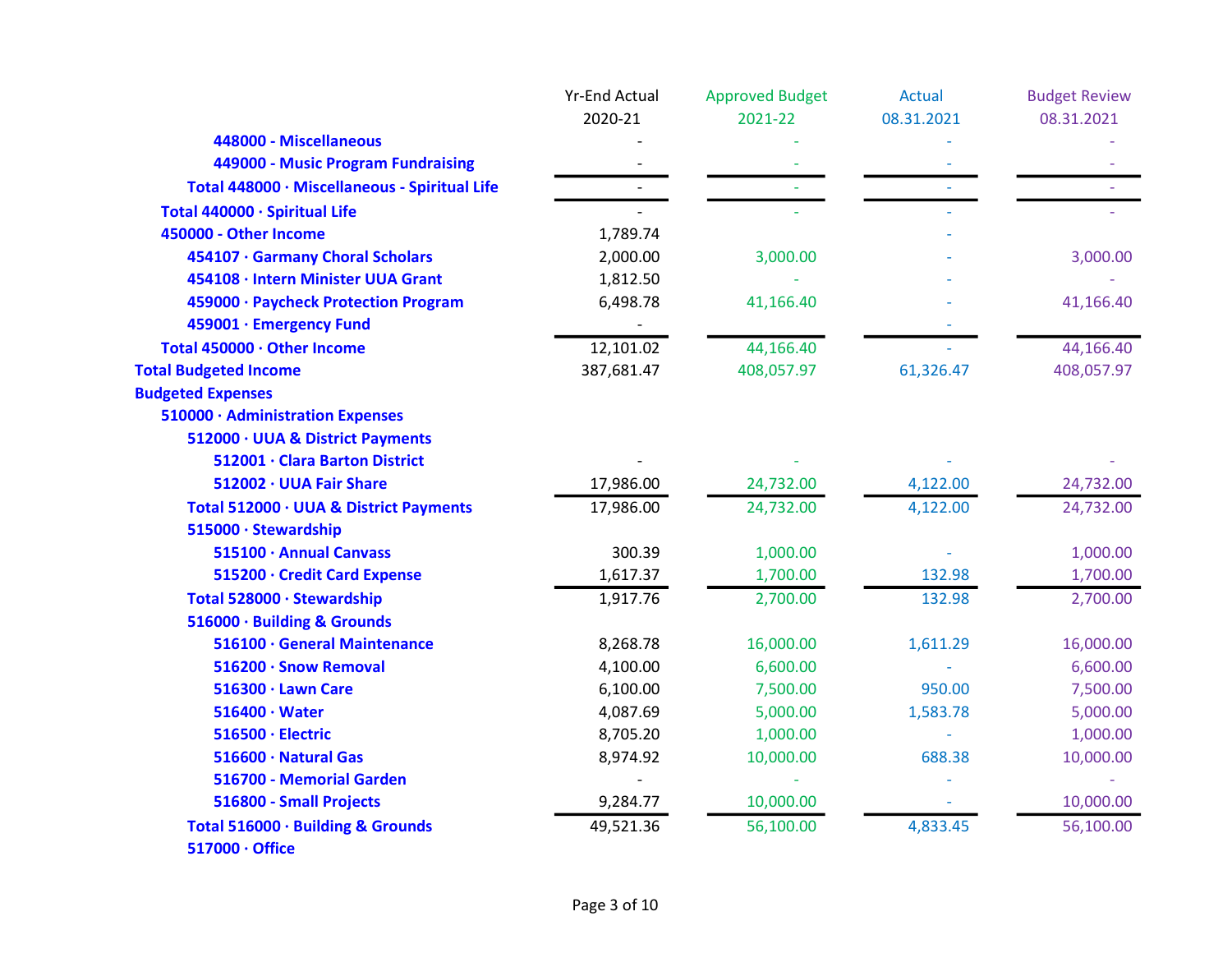|                                             | <b>Yr-End Actual</b> | <b>Approved Budget</b> | Actual        | <b>Budget Review</b> |
|---------------------------------------------|----------------------|------------------------|---------------|----------------------|
|                                             | 2020-21              | 2021-22                | 08.31.2021    | 08.31.2021           |
| 517100 · Equipment                          |                      |                        |               |                      |
| 517101 - Equipment Purchases                | 344.54               | 2,000.00               | 481.24        | 2,000.00             |
| 517102 · Equip Rental (Office Copier Lease) | 4,183.13             | 6,156.00               | 1,028.00      | 6,156.00             |
| 517103 - Computer Maint. Agreement          | 2,718.91             | 2,200.00               | 1,966.20      | 2,200.00             |
| Total 517100 · Equipment                    | 7,246.58             | 10,356.00              | 3,475.44      | 10,356.00            |
| 517200 · Security                           |                      |                        |               |                      |
| <b>517300 - Printing</b>                    | (5.00)               | 1,200.00               |               | 1,200.00             |
| 517400 · Postage                            | 804.05               | 800.00                 |               | 800.00               |
| 517500 · Telephone / Internet               | 4,264.36             | 4,928.76               | 410.73        | 4,928.76             |
| 517600 · Dues and Subscriptions             | 3,217.89             | 3,400.00               | 230.00        | 3,400.00             |
| 517700 · Office Supplies                    | 1,830.62             | 3,000.00               | 389.94        | 3,000.00             |
| 517800 · Service Contracts                  |                      |                        |               |                      |
| 517900 · Service Charges                    |                      |                        |               |                      |
| 517910 - Bank                               | 359.83               | 420.00                 | 45.76         | 420.00               |
| 517920 · Credit Card Expense                |                      |                        |               |                      |
| 517930 - Payroll Expense                    | 462.30               | 650.00                 | 47.48         | 650.00               |
| 517940 - Miscellaneous                      |                      |                        | $\rightarrow$ |                      |
| Total 517900 · Service Charges              | 822.13               | 1,070.00               | 93.24         | 1,070.00             |
| Total 517000 · Office                       | 18,180.63            | 24,754.76              | 4,599.35      | 24,754.76            |
| 518000 · Insurance                          |                      |                        |               |                      |
| 518100 · Workers' Compensation              | 2,100.25             | 2,700.00               | 640.50        | 2,700.00             |
| 518200 · Liability Insurance                | 12,273.75            | 12,240.00              | 2,036.24      | 12,240.00            |
| 518300 · Umbrella                           | 700.00               | 700.00                 |               | 700.00               |
| Total 518000 · Insurance                    | 15,074.00            | 15,640.00              | 2,676.74      | 15,640.00            |
| 519000 · Administration - Other             |                      |                        |               |                      |
| 519200 · Rental Expense                     |                      |                        |               |                      |
| 519300 · General Assembly Expense           |                      |                        |               |                      |
| 519500 - Board Expense                      | 200.00               | 250.00                 |               | 250.00               |
| 519600 - Staff Development                  | 180.61               | 520.00                 | 79.13         | 520.00               |
| <b>519700 - Archives</b>                    |                      | 200.00                 |               | 200.00               |
| Total 519000 · Administration - Other       | 380.61               | 970.00                 | 79.13         | 970.00               |
| Total 510000 · Administration Expenses      | 103,060.36           | 124,896.76             | 16,443.65     | 124,896.76           |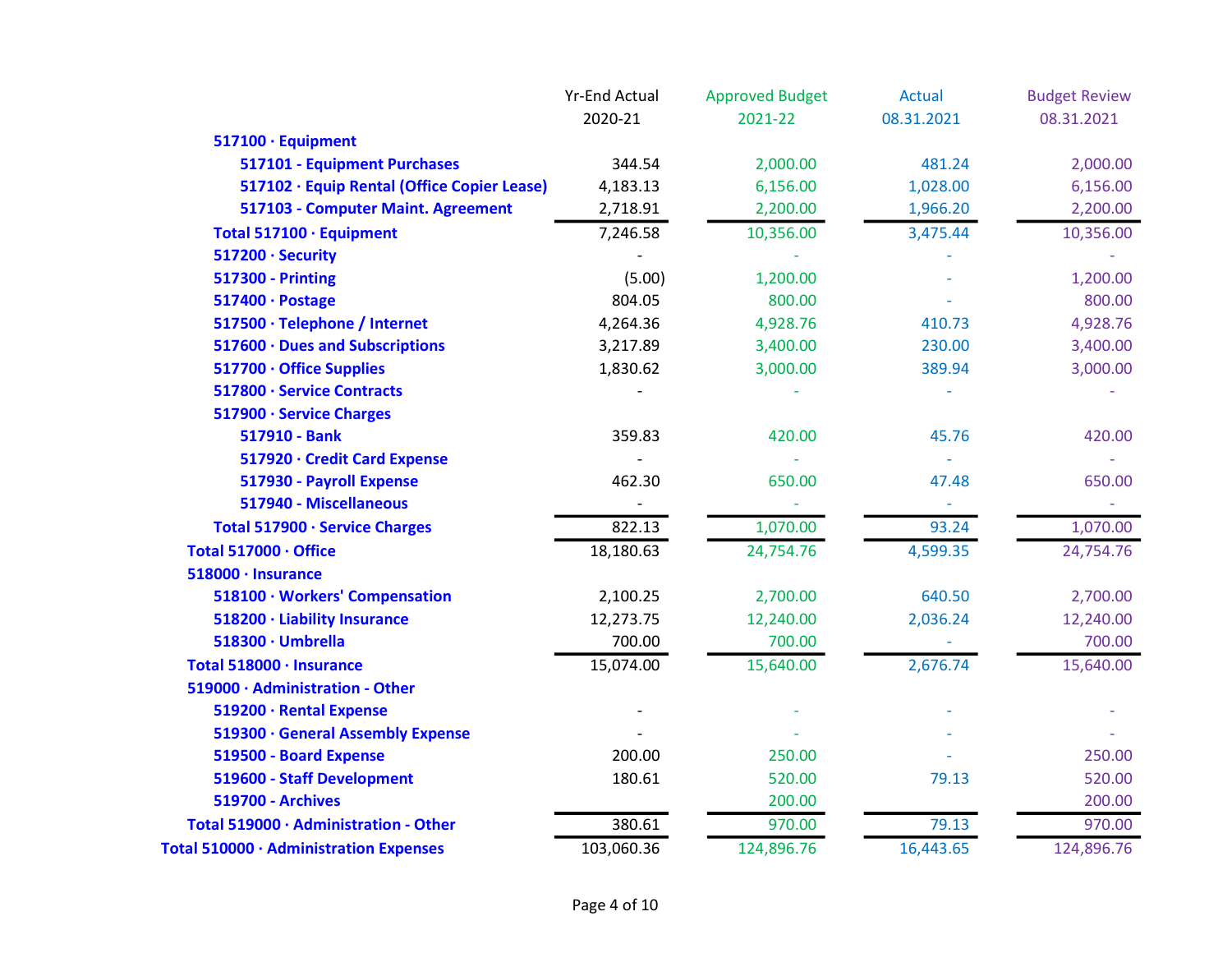|                                              | <b>Yr-End Actual</b>     | <b>Approved Budget</b> | <b>Actual</b>            | <b>Budget Review</b> |
|----------------------------------------------|--------------------------|------------------------|--------------------------|----------------------|
|                                              | 2020-21                  | 2021-22                | 08.31.2021               | 08.31.2021           |
| 520000 · Community Within Expenses           |                          |                        |                          |                      |
| 521000 · Caring Network                      |                          | 500.00                 |                          | 500.00               |
| 522000 · Communications                      |                          |                        |                          |                      |
| 522100 - Hard Copy Mailings                  |                          |                        |                          |                      |
| 522300 - Web Page                            | 1,773.97                 | 2,000.00               | 296.70                   | 2,000.00             |
| 522400 · External Marketing                  |                          | 400.00                 |                          | 400.00               |
| 522500 · Software Upgrades                   |                          |                        |                          |                      |
| Total 522000 · Communications                | 1,773.97                 | 2,400.00               | 296.70                   | 2,400.00             |
| <b>523000 - Meeting House Presents</b>       |                          |                        |                          |                      |
| 523100 - Credit Card Expense                 |                          |                        |                          |                      |
| 523200 - Performance Expense                 | 600.00                   | 3,500.00               | 240.00                   | 3,500.00             |
| 523300 - MHP Other Expenses                  | $\overline{\phantom{a}}$ | 265.00                 | $\overline{\phantom{a}}$ | 265.00               |
| <b>Total 523000 - Meeting House Presents</b> | 600.00                   | 3,765.00               | 240.00                   | 3,765.00             |
| 524000 · Festival of the Season              |                          |                        |                          |                      |
| 527000 · Membership                          |                          |                        |                          |                      |
| 527000 - Membership                          | 50.00                    | 1,150.00               |                          | 1,150.00             |
| 527100 - Membership Initiative               |                          | 500.00                 |                          | 500.00               |
| Total 527000 - Membership                    | 50.00                    | 1,650.00               |                          | 1,650.00             |
| 528000 - Adult Programs                      |                          |                        |                          |                      |
| 528100 - Administrative Expenses             |                          | 750.00                 |                          | 750.00               |
| 528200 - Compensation                        |                          |                        |                          |                      |
| 528300 - Credit Card Expense                 |                          |                        |                          |                      |
| <b>Total 528000 - Adult Programs</b>         |                          | 750.00                 |                          | 750.00               |
| 529000 · Community Within - Other            |                          |                        |                          |                      |
| 529500 · Memorial Receptions                 |                          |                        |                          |                      |
| 529600 - Fellowship Hour Supplies            |                          | 350.00                 |                          | 350.00               |
| Total 529000 · Community Within - Other      |                          | 350.00                 |                          | 350.00               |
| Total 520000 · Community Within Expenses     | 2,423.97                 | 9,415.00               | 536.70                   | 9,415.00             |
| 530000 · Social Justice Expenses             |                          |                        |                          |                      |
| 531000 · Info & Advocacy Sub-Council         |                          |                        |                          |                      |
| 532000 - Miscellaneous                       | 2,000.00                 | 2,500.00               |                          | 2,500.00             |
| 534000 · Interweave                          |                          |                        |                          |                      |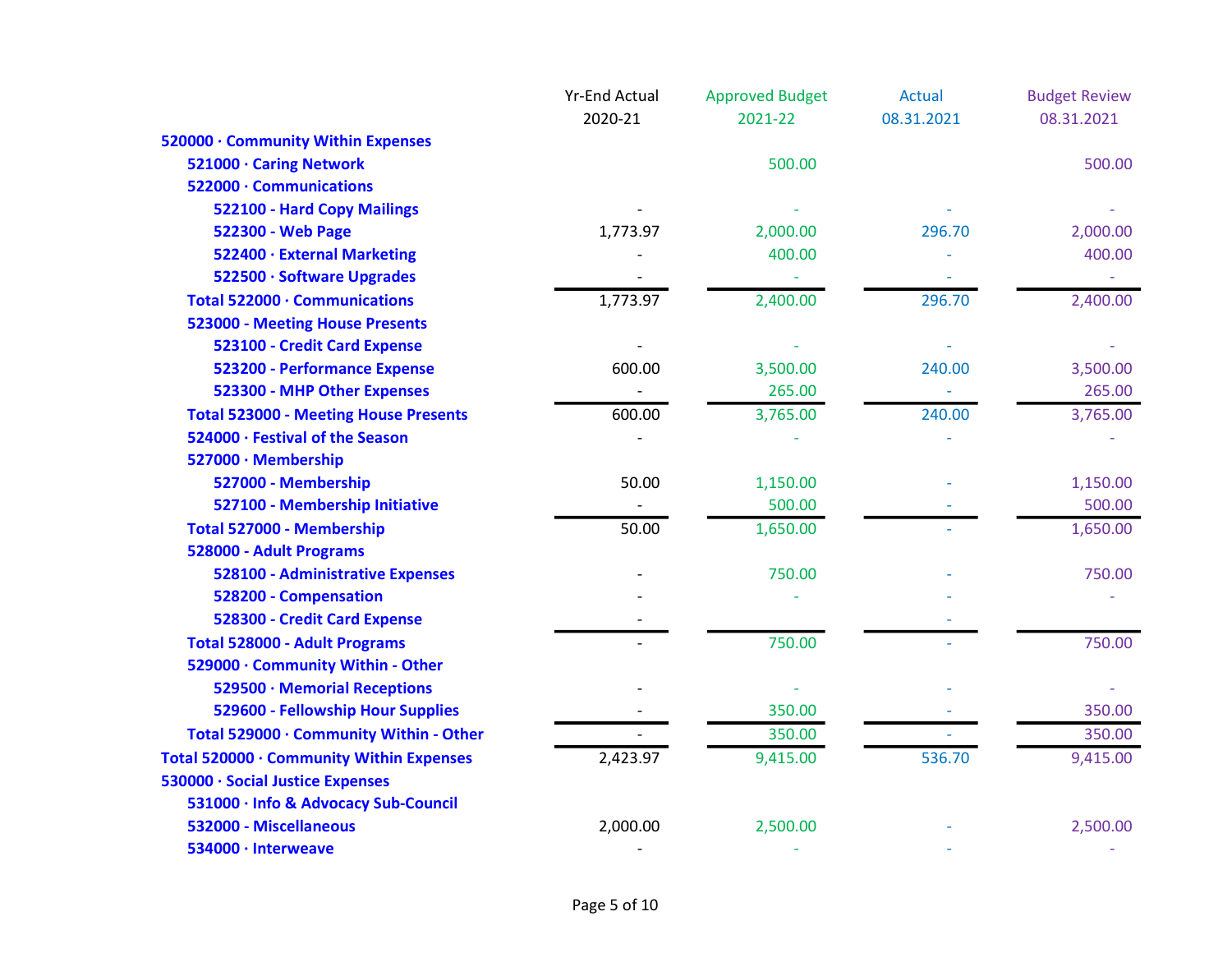|                                            | <b>Yr-End Actual</b> | <b>Approved Budget</b> | <b>Actual</b> | <b>Budget Review</b> |
|--------------------------------------------|----------------------|------------------------|---------------|----------------------|
|                                            | 2020-21              | 2021-22                | 08.31.2021    | 08.31.2021           |
| 537000 · Equual Access                     |                      |                        |               |                      |
| 538000 · Green Sanctuary                   |                      |                        |               |                      |
| 539000 - Noah Webster Partnership          |                      |                        |               |                      |
| Total 530000 · Social Justice Expenses     | 2,000.00             | 2,500.00               |               | 2,500.00             |
| 540000 · Spiritual Life Expenses           |                      |                        |               |                      |
| 542000 · Annual Retreat                    |                      |                        |               |                      |
| 543000 · Music                             |                      |                        |               |                      |
| 543200 · Guest Musicians                   |                      | 600.00                 |               | 600.00               |
| 543201 - Substitute Keyboardists           |                      | 800.00                 |               | 800.00               |
| 543300 · Sheet Music                       | 106.84               | 500.00                 |               | 500.00               |
| 543400 · Instrument Maintenance            |                      |                        |               |                      |
| 543401 · Organ                             | 392.00               | 800.00                 |               | 800.00               |
| 543402 · Piano                             |                      | 800.00                 |               | 800.00               |
| Total 543400 · Instrument Maintenance      | 392.00               | 1,600.00               |               | 1,600.00             |
| 543700 · Garmany Composer-In-Res           |                      | 390.00                 |               | 390.00               |
| Total 543000 · Music                       | 498.84               | 3,890.00               |               | 3,890.00             |
| 544000 - Religious Education               |                      |                        |               |                      |
| 544200 · Supplies                          | 370.18               | 700.00                 |               | 700.00               |
| 544500 · Ski Trip                          |                      |                        |               |                      |
| 544700 · Curriculum                        | 540.37               | 500.00                 |               | 500.00               |
| 544701 · Coming of Age                     | 72.00                | 500.00                 |               | 500.00               |
| <b>Total 544700 - Curriculum</b>           | 612.37               | 1,000.00               |               | 1,000.00             |
| 544800 · Religious Education - Other       |                      |                        |               |                      |
| $544802 \cdot$ Training                    | 110.80               | 1,000.00               |               | 1,000.00             |
| 544803 · RE Staff Recruitment              |                      | 100.00                 |               | 100.00               |
| 544804 · RE Staff Security Checks          |                      | 300.00                 |               | 300.00               |
| 544805 · RE Classroom Refurbishment        | 5.58                 | 100.00                 |               | 100.00               |
| Total 544800 · Religious Education - Other | 116.38               | 1,500.00               |               | 1,500.00             |
| Total 544000 · Religious Education         | 1,098.93             | 3,200.00               |               | 3,200.00             |
| 545000 · Worship                           |                      |                        |               |                      |
| 545100 · Guest Speakers                    |                      |                        |               |                      |
| 545101 - Pulpit Supply                     | 2,351.92             | 3,300.00               |               | 3,300.00             |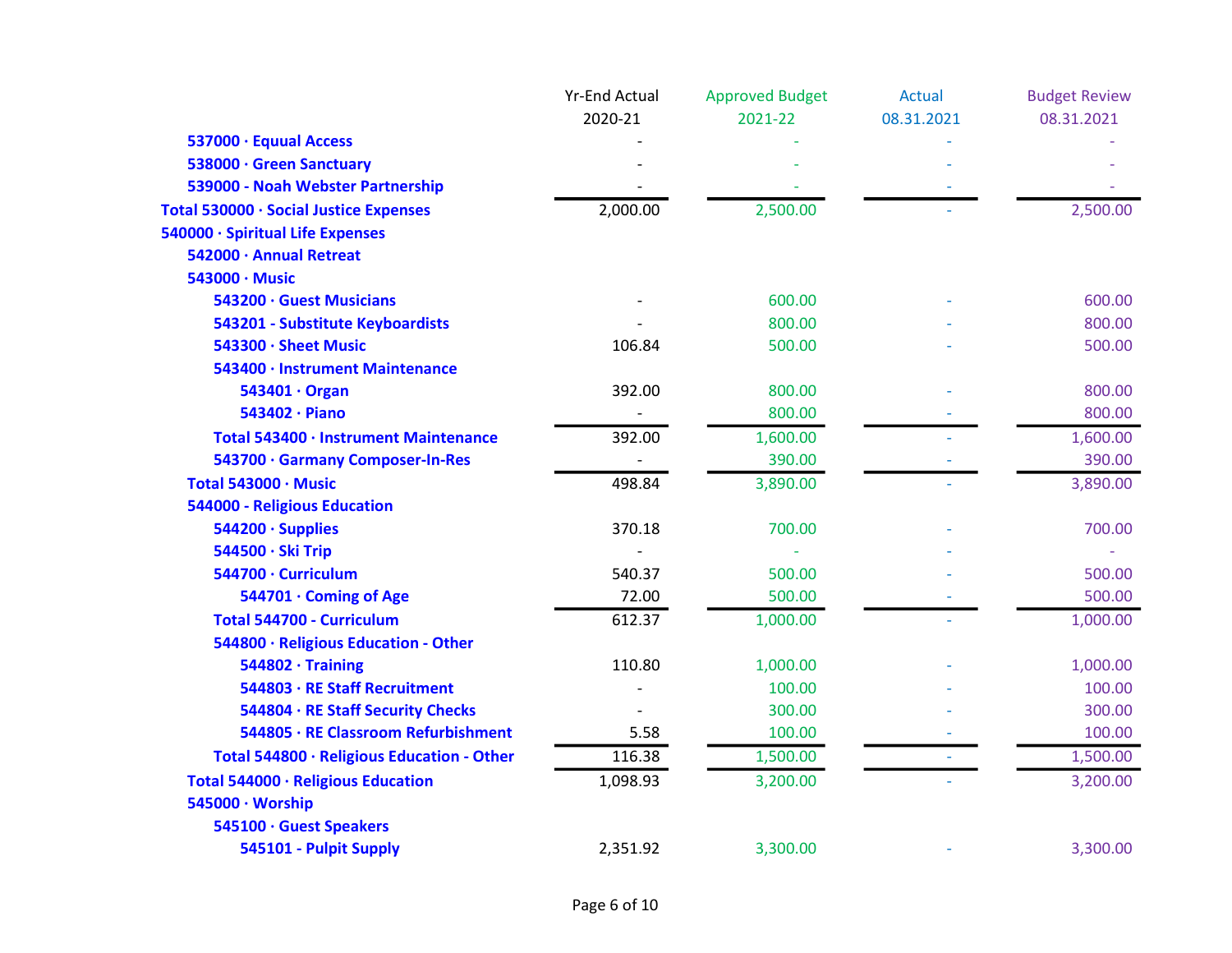|                                                | <b>Yr-End Actual</b> | <b>Approved Budget</b> | <b>Actual</b> | <b>Budget Review</b> |
|------------------------------------------------|----------------------|------------------------|---------------|----------------------|
|                                                | 2020-21              | 2021-22                | 08.31.2021    | 08.31.2021           |
| <b>545102 - Mileage</b>                        |                      | 500.00                 |               | 500.00               |
| <b>Total 545100 - Guest Speakers</b>           | 2,351.92             | 3,800.00               |               | 3,800.00             |
| 545200 · Worship Supplies                      | 2,303.70             | 2,254.81               | 263.50        | 2,254.81             |
| Total 545000 · Worship                         | 4,655.62             | 6,054.81               | 263.50        | 6,054.81             |
| 547000 - Spiritual Life Other                  |                      |                        |               |                      |
| Total 540000 · Spiritual Life Expenses         | 6,253.39             | 13,144.81              | 263.50        | 13,144.81            |
| 550000 · Compensation                          |                      |                        |               |                      |
| $551000 \cdot DRE$                             |                      |                        |               |                      |
| 551100 · Salary/Wages                          | 30,401.66            | 31,943.34              | 6,089.54      | 31,943.34            |
| 551200 · Pension                               | 3,176.93             | 3,194.33               | 660.74        | 3,194.33             |
| 551300 · Insurance                             |                      |                        |               |                      |
| 551400 · Professional Development              | 950.23               | 1,500.00               | 466.50        | 1,500.00             |
| 551500 · FICA                                  | 2,333.10             | 2,443.67               |               | 2,443.67             |
| Total 551000 · DRE                             | 36,861.92            | 39,081.34              | 7,216.78      | 39,081.34            |
| 552000 · Minister (Interim)                    |                      |                        |               |                      |
| 552100 · Salary/Wages                          | 68,008.56            | 63,292.31              | 2,876.92      | 63,292.31            |
| 552200 · Pension                               | 9,273.36             | 7,928.46               |               | 7,928.46             |
| 552300 · Insurance                             | 17,319.36            | 3,200.00               |               | 3,200.00             |
| 552400 · Professional Development              |                      |                        |               | 4,855.03             |
| 552402 - Prof Dev. Cathy                       | 6,126.28             |                        |               |                      |
| 552403 - Prof Dev. Heather                     | 5,392.08             |                        |               |                      |
| <b>Total 552400 - Professional Development</b> | 11,518.36            | 4,855.03               | 390.76        | 4,855.03             |
| 552500 · FICA                                  | 7,094.16             | 6,065.27               | 275.69        | 6,065.27             |
| 552600 · Housing Allowance                     | 24,724.80            | 15,992.31              | 726.92        | 15,992.31            |
| Total 552000 · Minister (Interim)              | 137,938.60           | 101,333.38             | 4,270.29      | 101,333.38           |
| 553000 · Building Staff                        |                      |                        |               |                      |
| 553100 · Salary/Wages                          |                      |                        |               |                      |
| 553101 · Fellowship Sexton                     | 135.00               | 3,618.45               |               | 3,618.45             |
| 553102 · Custodian                             | 3,621.34             | 6,493.76               | 283.83        | 6,493.76             |
| 553103 · Sexton                                | 6,384.38             | 12,412.40              | 2,042.56      | 12,412.40            |
| 553104 · Building Rentals Manager              | 1,534.72             | 2,581.28               | 713.86        | 2,581.28             |
| Total 553100 · Salary/Wages                    | 11,675.44            | 25,105.89              | 3,040.25      | 25,105.89            |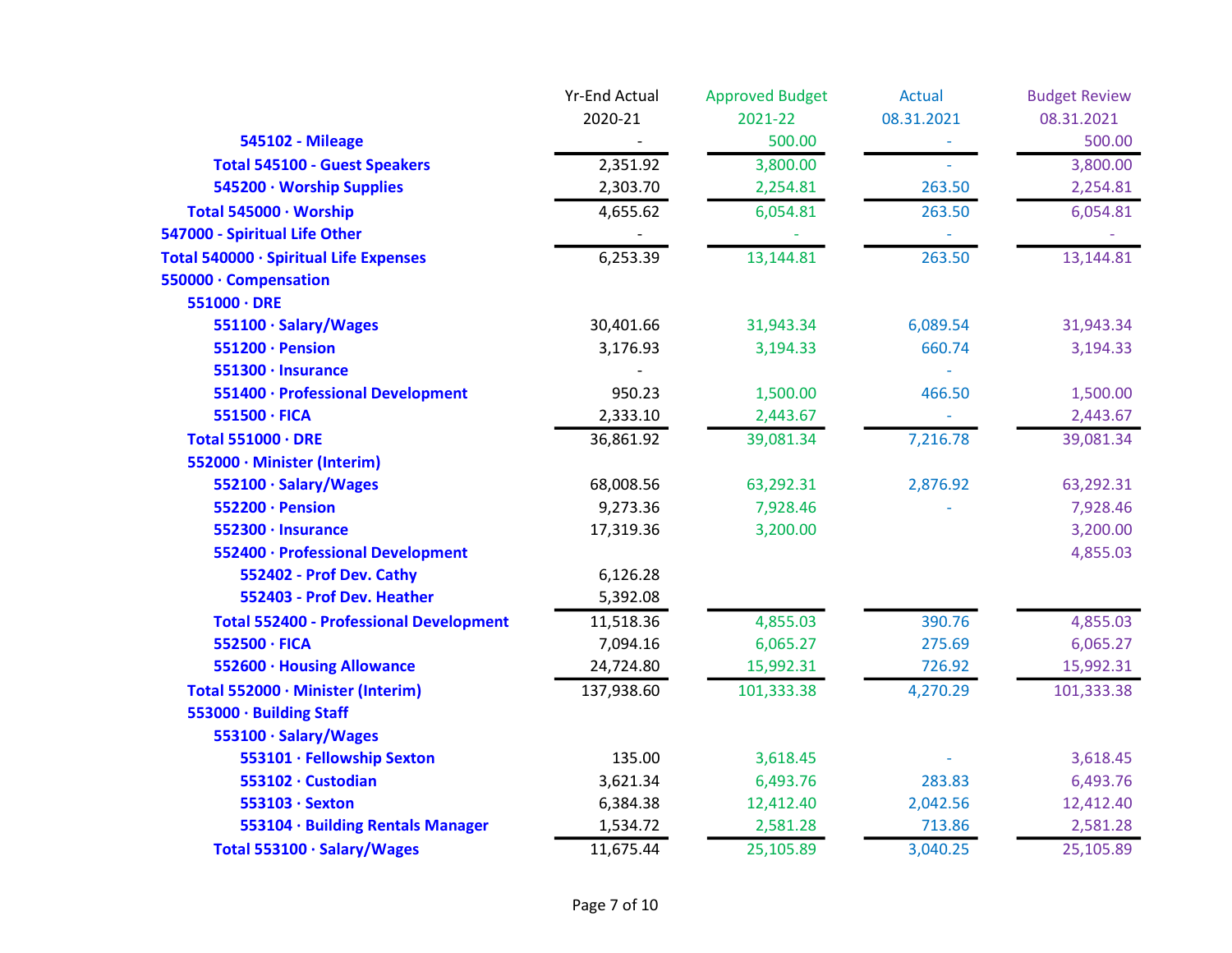|                                            | <b>Yr-End Actual</b> | <b>Approved Budget</b> | <b>Actual</b> | <b>Budget Review</b> |
|--------------------------------------------|----------------------|------------------------|---------------|----------------------|
|                                            | 2020-21              | 2021-22                | 08.31.2021    | 08.31.2021           |
| 553500 · FICA                              | 885.81               | 1,920.60               | 231.94        | 1,920.60             |
| Total 553000 · Building Staff              | 12,561.25            | 27,026.49              | 3,272.19      | 27,026.49            |
| 554000 · Music Staff                       |                      |                        |               |                      |
| 554100 · Salary/Wages                      |                      |                        |               |                      |
| 554101 · Director of Music Ministries      | 20,857.70            | 22,230.00              | 4,011.80      | 22,230.00            |
| 554102 · Accompanist                       |                      |                        |               |                      |
| 554104 · Choral Scholars                   |                      |                        |               |                      |
| 554106 · Garmany Choral Scholars           | 2,000.00             | 3,000.00               |               | 3,000.00             |
| 554107 · Garmany Dir Music Min             |                      | 500.00                 |               | 500.00               |
| Total 554100 · Salary/Wages                | 22,857.70            | 25,730.00              | 4,011.80      | 25,730.00            |
| <b>554400 - Professional Development</b>   |                      | 500.00                 |               | 500.00               |
| 554500 · FICA                              | 1,748.60             | 1,968.35               | 306.90        | 1,968.35             |
| Total 554000 · Music Staff                 | 24,606.30            | 28,198.35              | 4,318.70      | 28,198.35            |
| 555000 · Business Manager                  |                      |                        |               |                      |
| 555100 · Salary/Wages                      |                      |                        |               |                      |
| 555101 - Bookkeeper                        | 14,250.49            | 16,540.16              | 2,783.88      | 16,540.16            |
| 555200 · Pension                           |                      |                        |               |                      |
| 555300 · Insurance                         |                      |                        |               |                      |
| 555500 · FICA                              | 1,090.15             | 1,265.32               | 212.98        | 1,265.32             |
| Total 555000 · Business Manager            | 15,340.64            | 17,805.48              | 2,996.86      | 17,805.48            |
| 556000 · Administrative Support            |                      |                        |               |                      |
| 556100 · Office Administrator              |                      |                        |               |                      |
| 556101 - Salary / Wages                    | 34,962.42            | 33,423.73              | 4,717.20      | 33,423.73            |
| <b>556102 - Pension</b>                    |                      |                        |               |                      |
| 556103 - FICA                              |                      |                        |               |                      |
| 556104 - Professional Development          |                      |                        |               |                      |
| <b>Total 556100 - Office Administrator</b> | 34,962.42            | 33,423.73              | 4,717.20      | 33,423.73            |
| 556200 - Minister's Assistant              |                      |                        |               |                      |
| 556201 - Salary / Wages                    |                      |                        |               |                      |
| 556203 - FICA                              |                      |                        |               |                      |
| <b>Total 556200 - Minister's Assistant</b> |                      |                        |               |                      |
| Total 556000 · Administrative Support      | 34,962.42            | 33,423.73              | 4,717.20      | 33,423.73            |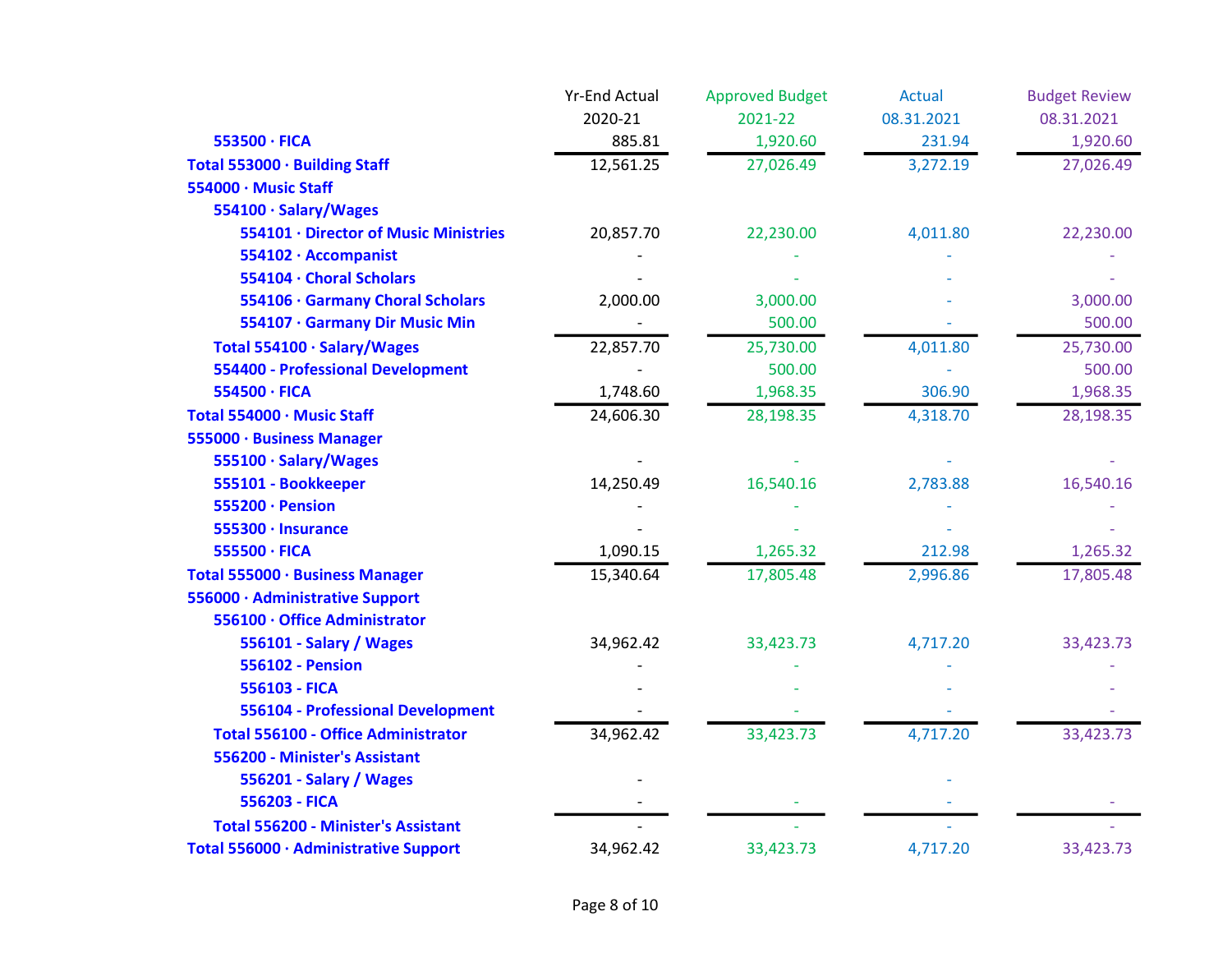|                                        | <b>Yr-End Actual</b> | <b>Approved Budget</b> | <b>Actual</b> | <b>Budget Review</b> |
|----------------------------------------|----------------------|------------------------|---------------|----------------------|
|                                        | 2020-21              | 2021-22                | 08.31.2021    | 08.31.2021           |
| 557000 · Religious Education           |                      |                        |               |                      |
| 557100 · Paid RE Staff                 |                      |                        |               |                      |
| 557101 · Nursery & Child Care          | 120.00               | 5,385.60               |               | 5,385.60             |
| 557102 - RE Administrative Support     | 344.62               | 1,048.80               |               | 1,048.80             |
| 557103 · Youth Advisor                 |                      |                        |               |                      |
| Total 557100 · Paid RE Staff           | 464.62               | 6,434.40               |               | 6,434.40             |
| 557105 · Paid RE Staff FICA            | 35.54                | 492.23                 |               | 492.23               |
| Total 557000 · Paid RE Staff           | 500.16               | 6,926.63               |               | 6,926.63             |
| 558000 · Intern Minister               |                      |                        |               |                      |
| 558100 · Salary/Wages                  | 10,000.00            | 4,000.00               | 1,000.00      | 4,000.00             |
| 558500 · FICA                          | 765.00               | 306.00                 | 76.50         | 306.00               |
| Total 558000 · Intern Minister         | 10,765.00            | 4,306.00               | 1,076.50      | 4,306.00             |
| Total 550000 · Compensation            | 273,536.29           | 258,101.40             | 27,868.52     | 258,101.40           |
| 590000 - Other Expenses                |                      |                        |               |                      |
| 591002 · Sabbatical Expenses           |                      |                        |               |                      |
| Total 590000 · Other Expenses          | 407.46               |                        |               |                      |
| <b>Total Budgeted Expenses</b>         | 387,681.47           | 408,057.97             | 45,112.37     | 408,057.97           |
| <b>Non-Budgeted Income</b>             |                      |                        |               |                      |
| 461000 · Minister's Discretionary Fund | 6,283.38             |                        |               |                      |
| 462000 · UAMW                          |                      |                        |               |                      |
| 463000 · SJ Sunday Collections         | 3,085.00             |                        | 1,591.40      |                      |
| 464000 · Music Sunday Contributions    |                      |                        |               |                      |
| 464100 · Guest at Your Table           |                      |                        |               |                      |
| 464200 - Sleeping Out in Boxes         |                      |                        |               |                      |
| <b>464300 - UNICEF</b>                 |                      |                        |               |                      |
| 464400 - Hymnal Donations              |                      |                        |               |                      |
| 469999 - Minister Moving Expense       |                      | 8,514.53               |               | 8,514.53             |
| <b>Total Non-Budgeted Income</b>       | 9,368.38             | 8,514.53               | 1,591.40      | 8,514.53             |
| <b>Non-Budgeted Expenses</b>           |                      |                        |               |                      |
| 561000 · Minister Discretionary Fund   | 6,283.38             |                        |               |                      |
| 562000 · UAMW                          |                      |                        |               |                      |